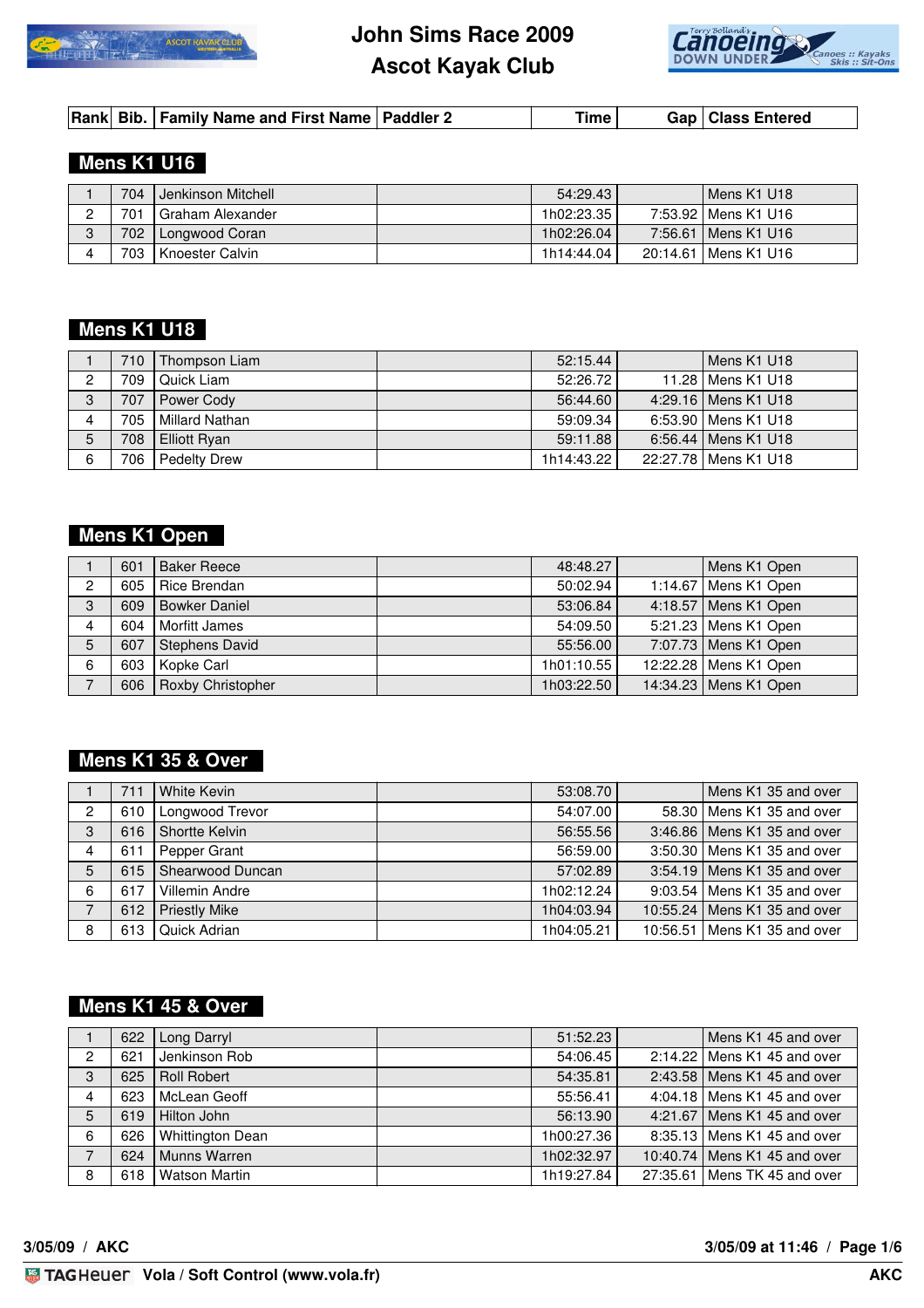|--|

**DNS**

| 620        | Bernard<br>Hottmann   |  | Mens K1<br>45 and over    |
|------------|-----------------------|--|---------------------------|
| 007<br>OZ. | <br>Stephen<br>Worley |  | over<br>45 and<br>Mens K1 |

 **Mens K1 55 & Over** 

| 630 | Di Nucci John        | 57:39.86   | Mens K1 55 and over            |
|-----|----------------------|------------|--------------------------------|
| 631 | Linardi Vincent      | 1h04:38.17 | 6:58.31   Mens K1 55 and over  |
| 628 | <b>Phillips Paul</b> | 1h06:23.28 | 8:43.42   Mens TK 55 and over  |
| 633 | Nash John            | 1h11:01.59 | 13:21.73   Mens K1 55 and over |

# **Womens K1 U16**

| 306 | Naughton Jaymee  | 1h06:20.79   | Womens K1 U16            |
|-----|------------------|--------------|--------------------------|
| 307 | Reynolds Shannon | 1h09:35.33   | 3:14.54   Womens K1 U16  |
| 308 | Watson Tess      | 1h15:24.74   | 9:03.95   Womens K1 U16  |
| 309 | Collin Georgina  | 1h31:07.85 l | 24:47.06   Womens K1 U16 |

## **Womens K1 U18**

| 312 | Martin Jaymee-Lee  | 1h04:40.87 | Womens K1 U18            |
|-----|--------------------|------------|--------------------------|
| 310 | I Griffiths Laura  | 1h15:37.44 | 10:56.57   Womens K1 U18 |
| 311 | I Knoester Celeste | 1h16:29.05 | 11:48.18   Womens K1 U18 |

## **Womens K1 Open**

| 301 | Bateman Jenni        | 55:02.80   | Womens K1 Open            |
|-----|----------------------|------------|---------------------------|
| 303 | Lane Jacqueline      | 59:40.76   | 4:37.96   Womens K1 Open  |
| 305 | Thorpe Helke         | 1h03:42.26 | 8:39.46   Womens K1 Open  |
| 302 | l Korshunova Tatiana | 1h09:00.34 | 13:57.54   Womens K1 Open |

# **Womens K1 45 and over**

| 314 | l Cockman Leonie        | 1h05:14.54 | Womens K1 45 and over            |
|-----|-------------------------|------------|----------------------------------|
|     | 315   Darbyshire Judith | 1h08:54.71 | 3:40.17   Womens K1 45 and over  |
| 313 | Breed Helen             | 1h19:47.58 | 14:33.04   Womens TK 55 and over |

# **Mens DR Open**

|   | 320 | <b>Worthy David</b>  | 54:35.73   |         | Mens DR 45 and over            |
|---|-----|----------------------|------------|---------|--------------------------------|
| 2 | 322 | Goodchild Ryan       | 59:48.64   | 5:12.91 | Mens DR Open                   |
| 3 | 321 | <b>Bolland Terry</b> | 1h02:32.94 |         | 7:57.21   Mens DR 55 and over  |
| 4 | 318 | Molek Richard        | 1h03:19.47 |         | 8:43.74   Mens DR 45 and over  |
| 5 | 319 | <b>Walker Glenn</b>  | 1h04:55.11 |         | 10:19.38   Mens DR 45 and over |
| 6 | 317 | Long Neil            | 1h05:25.62 |         | 10:49.89   Mens DR 35 and over |
|   | 316 | Cromb Eric           | 1h07:19.18 |         | 12:43.45   Mens DR 35 and over |

**3/05/09 / AKC 3/05/09 at 11:46 / Page 2/6**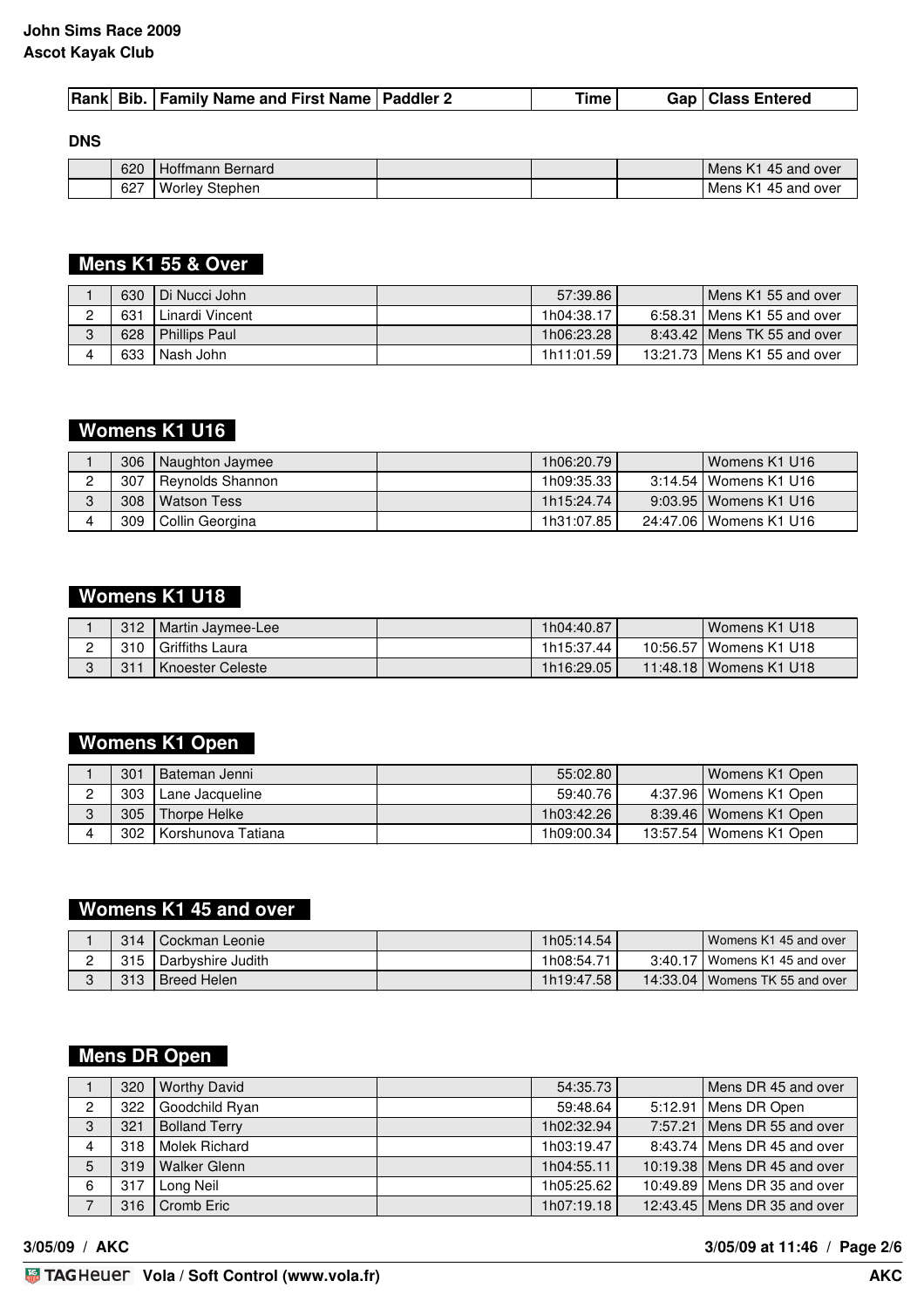|  | Rank Bib.   Family Name and First Name   Paddler 2 | <b>Time</b> | <b>Gap   Class Entered</b>     |
|--|----------------------------------------------------|-------------|--------------------------------|
|  |                                                    |             |                                |
|  | 323 Sims John                                      | 1h07:23.50  | 12:47.77   Mens DR 55 and over |

## **Mens K2 Open**

|   | 506 | <b>McArthur Conor</b>  | Stedman Ty             | 53:53.04   | Mens K2 Open                   |
|---|-----|------------------------|------------------------|------------|--------------------------------|
| 2 | 505 | Killen Sean            | Glorie Peter           | 55:37.62   | 1:44.58   Mens K2 Open         |
| 3 | 503 | <b>Hannett Neil</b>    | <b>Tupling David</b>   | 57:21.36   | 3:28.32   Mens K2 45 and over  |
|   | 501 | Pope Rudi              | <b>Coward Steve</b>    | 1h00:49.99 | 6:56.95   Mens K2              |
|   | 502 | <b>Tempest Richard</b> | Allen Geoff            | 1h04:33.24 | 10:40.20 Mens K2 35 and over   |
| 6 | 508 | Lowther Steven         | <b>Crawford Brodie</b> | 1h06:32.21 | 12:39.17   Mens K2 U18         |
|   | 504 | Smith Brian            | <b>Collett Laurie</b>  | 1h11:54.58 | 18:01.54   Mens K2 55 and over |

#### **DNS**

| 507 | Mark<br>uа.<br>__ | Currie<br>1 im |  | $\overline{\phantom{a}}$<br>Jper<br>…Men⊂ |
|-----|-------------------|----------------|--|-------------------------------------------|

#### **Mixed K2 Open**

| 511   | Andersson Ramon | Russ Lisa      | 47:48.90   | l Mixed K2 Open                          |
|-------|-----------------|----------------|------------|------------------------------------------|
| 512 I | Pilton Samantha | Greed Lawrence | 57:22.08   | 9:33.18   Mixed K2 Open                  |
| 510   | Hudson Graeme   | l West Delia   | 58:26.19   | 10:37.29   Mixed K2 45 and over          |
| 509   | Power Guv       | Power Janelle  | 1h00:43.80 | 12:54.90   Mixed Double Surf Spec Ski 35 |

## **Mens Long Plastic Open**

|                | 209 | <b>Waugh Barry</b>   | 1h03:24.36             | Mens Long Plastic (over 4.5m)            |
|----------------|-----|----------------------|------------------------|------------------------------------------|
| $\overline{2}$ | 206 | Macfadyen Charles    | 1h04:54.31<br>1:29.95  | Mens Long Plastic (over 4.5m)            |
| 3              | 233 | King Spencer         | 1h05:09.45             | 1:45.09<br>Mens Long Plastic (over 4.5m) |
| 4              | 208 | <b>Reid Travis</b>   | 1h06:25.12<br>3:00.76  | Mens Long Plastic (over 4.5m)            |
| 5              | 204 | Brown Johnny         | 1h06:36.44<br>3:12.08  | Mens Long Plastic (over 4.5m)            |
| 6              | 203 | Bongiascia Luke      | 1h07:54.10<br>4:29.74  | Mens Long Plastic (over 4.5m)            |
| ⇁              | 202 | Berkin John          | 1h10:43.64<br>7:19.28  | Mens Long Plastic (over 4.5m)            |
| 8              | 207 | Pawlowski Thomas     | 1h13:22.29<br>9:57.93  | Mens Long Plastic (over 4.5m)            |
| 9              | 201 | <b>Berkin Andrew</b> | 1h17:28.29<br>14:03.93 | Mens Long Plastic (over 4.5m)            |

## **Mens Long Plastic 35 & Over**

|    | 218 | <b>Moriarty Stuart</b> | 1h01:26.97 |          | Mens Long Plastic (over 4.5m) |
|----|-----|------------------------|------------|----------|-------------------------------|
| 2  | 211 | <b>Boldy Dave</b>      | 1h02:31.76 | 1:04.79  | Mens Long Plastic (over 4.5m) |
| 3  | 220 | Waugh Kevin            | 1h02:37.06 | 1:10.09  | Mens Long Plastic (over 4.5m) |
| 4  | 216 | Loveland Andrew        | 1h03:44.70 | 2:17.73  | Mens Long Plastic (over 4.5m) |
| 5  | 215 | Hogan Mark             | 1h05:05.73 | 3:38.76  | Mens Long Plastic (over 4.5m) |
| 6  | 219 | <b>Wall Steve</b>      | 1h07:02.95 | 5:35.98  | Mens Long Plastic (over 4.5m) |
| 7  | 212 | <b>Campbell Ray</b>    | 1h09:05.79 | 7:38.82  | Mens Long Plastic (over 4.5m) |
| 8  | 213 | Foskett Adrian         | 1h11:01.16 | 9:34.19  | Mens Long Plastic (over 4.5m) |
| 9  | 210 | <b>Willers Deon</b>    | 1h12:08.16 | 10:41.19 | Mens Long Plastic (over 4.5m) |
| 10 | 217 | Mojas Denis            | 1h16:14.24 | 14:47.27 | Mens Long Plastic (over 4.5m) |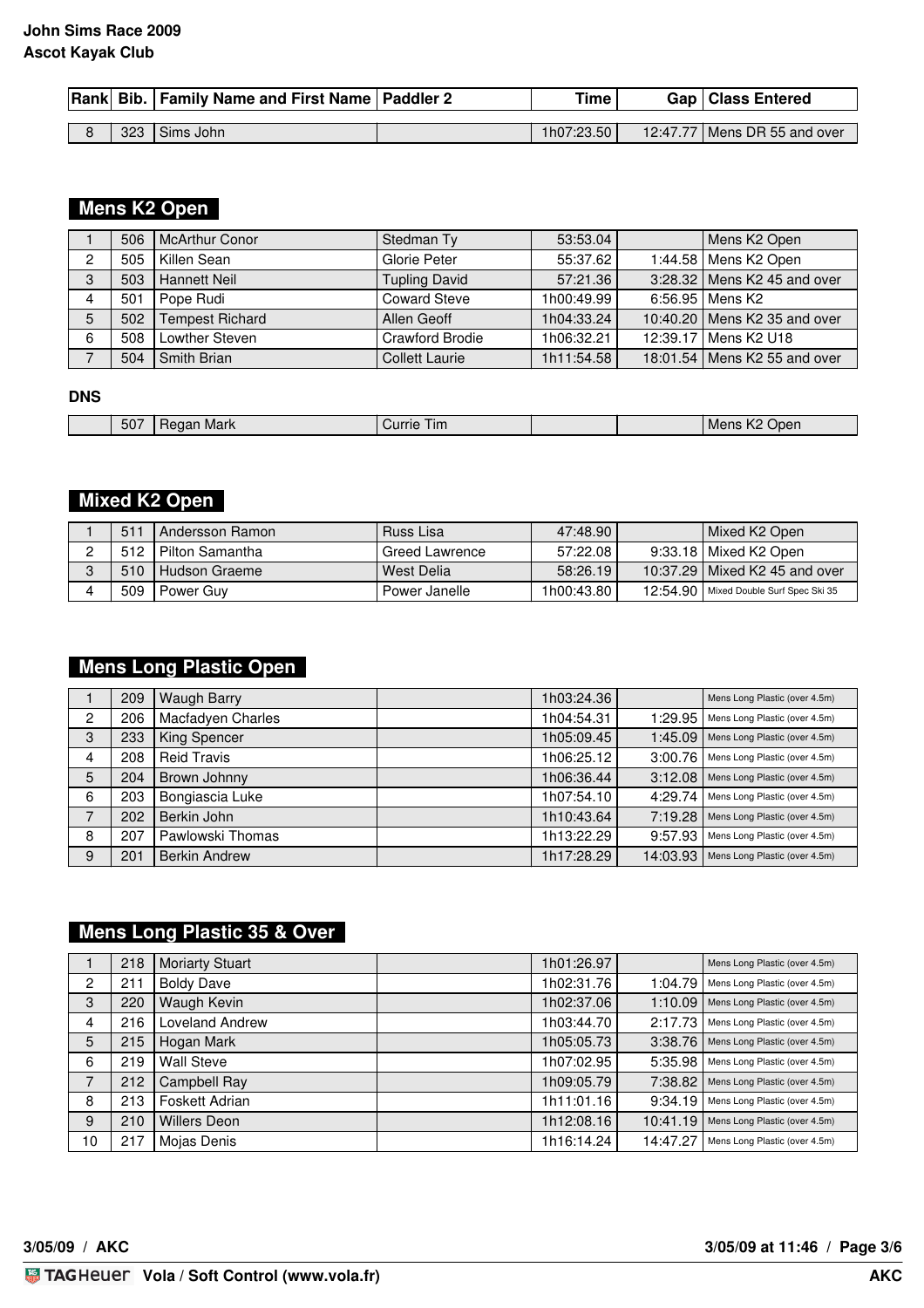|  |  |  | Rank Bib.   Family Name and First Name   Paddler 2 |  | Time |  | Gap   Class Entered |
|--|--|--|----------------------------------------------------|--|------|--|---------------------|
|--|--|--|----------------------------------------------------|--|------|--|---------------------|

#### **Mens Long Plastic 45 & Over**

|   | 224 | Lee Brvan              | 1h03:21.70 |          | Mens Long Plastic (over 4.5m)          |
|---|-----|------------------------|------------|----------|----------------------------------------|
| ŋ | 225 | <b>Patterson Frank</b> | 1h06:59.77 | 3:38.07  | Mens Long Plastic (over 4.5m)          |
| 3 | 222 | Kilian Gary            | 1h09:02.24 | 5:40.54  | Mens Long Plastic (over 4.5m)          |
|   | 223 | Kuhne Peter            | 1h15:35.29 |          | 12:13.59 Mens Long Plastic (over 4.5m) |
| 5 | 513 | <b>Macgill Peter</b>   | 1h15:47.13 | 12:25.43 | Mens Long Plastic (over 4.5m)          |
| 6 | 221 | Kalka Kelvin           | 1h18:33.96 | 15:12.26 | Mens Long Plastic (over 4.5m)          |

#### **DNF**

| 226 | Lewis<br><u>ound</u> |  | Plastic (over 4.5m)<br>ns Long. |
|-----|----------------------|--|---------------------------------|

### **Mens Short Plastic Open**

|   | 515 <sub>1</sub> | Southwell Warren  | 1h08:01.97 |          | Mens Short Plastic (4.5m & und |
|---|------------------|-------------------|------------|----------|--------------------------------|
|   | 514              | O'Sullivan John   | 1h11:10.28 | 3:08.31  | Mens Short Plastic (4.5m & und |
| Ω | 519              | Lowther Richard   | 1h12:39.85 | 4:37.88  | Mens Short Plastic (4.5m & und |
|   | 518              | Gerritsen Michael | 1h17:55.06 | 9:53.09  | Mens Short Plastic (4.5m & und |
| 5 | $516$            | I Smith Peter     | 1h23:04.28 | 15:02.31 | Mens Short Plastic (4.5m & und |
| 6 | 517              | Connelly Sean     | 1h25:27.17 | 17:25.20 | Mens Short Plastic (4.5m & und |

#### **Womens Plastic Open**

|   | 231 | Hughes Melissa         | 1h11:29.31 |          | Womens Long Plastic (over 4.5m            |
|---|-----|------------------------|------------|----------|-------------------------------------------|
|   | 230 | <b>Whitlock Sally</b>  | 1h18:41.99 |          | 7:12.68   Womens Short Plastic (4.5m & u  |
| O | 232 | Maleevsky Lynn         | 1h20:34.67 |          | 9:05.36   Womens Long Plastic (over 4.5m) |
| 4 | 227 | <b>Hayward Leonore</b> | 1h26:29.38 | 15:00.07 | Womens Long Plastic (over 4.5m            |
|   | 229 | Turnbull Joanne        | 1h28:28.39 |          | 16:59.08   Womens Short Plastic (4.5m & u |

### **Mens Multisport Open**

|        | 427 | <b>Brooke Terence</b> | 56:56.94   |         | Mens Sundries multisport 35 an           |
|--------|-----|-----------------------|------------|---------|------------------------------------------|
|        | 429 | Breed John            | 1h01:31.37 |         | 4:34.43   Mens Sundries multisport 55 an |
| ີ<br>C | 425 | Thompson Peter        | 1h02:35.52 |         | 5:38.58   Mens Sundries multisport 45 an |
|        | 428 | Stewart David         | 1h04:38.44 |         | 7:41.50   Mens Sundries multisport 45 an |
|        | 632 | Mullins Geoff         | 1h04:38.63 |         | 7:41.69   Mens Sundries multisport 55 an |
| 6      | 426 | Tomczak John          | 1h05:44.33 | 8:47.39 | Mens Sundries multisport 55 an           |

## **Mens Molakai Open**

|   | 411 | Farrelly Justin       | 50:35.44   |          | Mens Molakai Open        |
|---|-----|-----------------------|------------|----------|--------------------------|
| 2 | 402 | Davies David          | 53:07.55   | 2:32.11  | Mens Molakai 35 and over |
| 3 | 406 | <b>Hardie Mark</b>    | 55:09.01   | 4:33.57  | Mens Molakai 35 and over |
| 4 | 403 | Fahey Adam            | 56:24.93   | 5:49.49  | Mens Molakai 35 and over |
| 5 | 410 | <b>Woodhead Craig</b> | 58:14.19   | 7:38.75  | Mens Molakai 35 and over |
| 6 | 401 | <b>Burke Patrick</b>  | 59:38.17   | 9:02.73  | Mens Molakai 35 and over |
| 7 | 408 | <b>Mantell Mick</b>   | 59:53.86   | 9:18.42  | Mens Molakai 35 and over |
| 8 | 409 | McLaren Paul          | 1h00:28.37 | 9:52.93  | Mens Molakai 35 and over |
| 9 | 407 | Leveridge Clive       | 1h01:25.81 | 10:50.37 | Mens Molakai 35 and over |

#### **3/05/09 / AKC 3/05/09 at 11:46 / Page 4/6**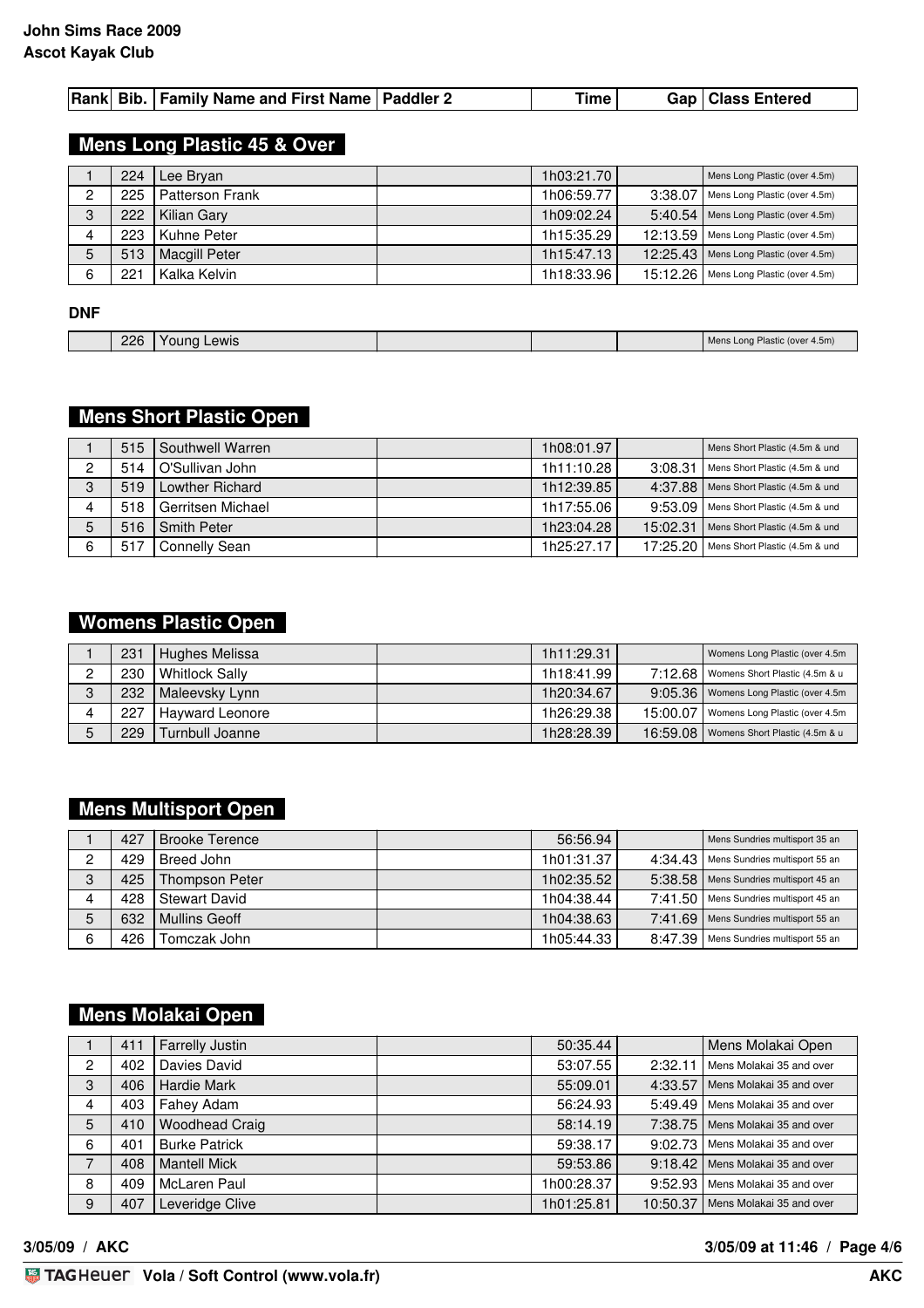|    |     | Rank Bib.   Family Name and First Name   Paddler 2 | <b>Time</b> | Gap   Class Entered                     |
|----|-----|----------------------------------------------------|-------------|-----------------------------------------|
|    |     |                                                    |             |                                         |
| 10 | 404 | Knowlden Guy                                       | 1h01:31.02  | 10:55.58 Mens Surf Spec Ski 35 and over |

#### **Mens Molakai 45 & Over**

| 413 | Bingham Kim         | 55:40.26   | Mens Molakai 45 and over            |
|-----|---------------------|------------|-------------------------------------|
|     | 414   Hayden Andrew | 1h01:28.60 | 5:48.34   Mens Molakai 45 and over  |
| 416 | l Mee Antonv        | 1h03:30.78 | 7:50.52 Mens Molakai 45 and over    |
| 415 | I Knoester Carlo    | 1h08:02.05 | 12:21.79   Mens Molakai 45 and over |

### **Mens Molakai 55 & Over**

| 419 | l Van Maanen Jan (John). | 1h01:13.32 | Mens Molakai 55 and over            |
|-----|--------------------------|------------|-------------------------------------|
| 420 | I Wilson Bruce           | 1h03:08.08 | 1:54.76   Mens Molakai 55 and over  |
| 417 | I Owen Graham            | 1h08:10.46 | 6:57.14   Mens Molakai 55 and over  |
| 418 | I Skreiner Andrew        | 1h12:54.67 | 11:41.35   Mens Molakai 55 and over |

### **Womens Molakai Open**

| 424 | Tavlor Lara       | 58:47.15   | Womens Molakai Open                  |
|-----|-------------------|------------|--------------------------------------|
| 421 | I Joubert Yolande | 1h00:29.47 | 1:42.32   Womens Molakai 35 and over |
| 423 | I Simper Amanda   | 1h08:06.08 | 9:18.93   Womens Molakai 35 and over |
| 422 | I Quick Susan     | 1h08:11.48 | 9:24.33   Womens Molakai 35 and over |

### **Boys U10**

| 801 | Stewart Christopher | 12:25.62 | 1 lap Junior Course           |
|-----|---------------------|----------|-------------------------------|
| 802 | I Greed Matthew     | 14:27.52 | 2:01.90   1 lap Junior Course |
| 804 | I Greed Nicholas    | 15:01.79 | 2:36.17   1 lap Junior Course |
| 803 | <b>I</b> White Adam | 15:31.76 | 3:06.14   1 lap Junior Course |

#### **Boys U12**

|                | 810   | Harris Ben               | 24:54.48 | 2 laps Junior Course           |
|----------------|-------|--------------------------|----------|--------------------------------|
| $\overline{2}$ | 812 l | Gipson Maxwell           | 24:56.57 | 2.09 2 laps Junior Course      |
| 3              | 816   | <b>Edwards Brennan</b>   | 25:36.53 | 42.05 2 laps Junior Course     |
| 4              | 811   | <b>Stewart Harrison</b>  | 25:41.06 | 46.58 2 laps Junior Course     |
| 5              | 815   | Smith Nathan             | 27:38.50 | $2:44.02$ 2 laps Junior Course |
| 6              | 813   | <b>Greed Christopher</b> | 27:53.36 | 2:58.88   2 laps Junior Course |
|                | 814   | Baker Jack               | 30:05.11 | 5:10.63   2 laps Junior Course |
| 8              | 809   | <b>Whitlock Harrison</b> | 31:22.53 | 6:28.05 2 laps Junior Course   |

## **Girls U10**

|             | 808 | O'Brien Demi  | 14:25.60 |      | l Iap Junior Course           |
|-------------|-----|---------------|----------|------|-------------------------------|
| $\sim$<br>- | 806 | Smee Shania   | 14:30.45 | 4.85 | I lap Junior Course           |
| $\sqrt{2}$  | 807 | Armenti River | 15:50.05 |      | 1:24.45   1 lap Junior Course |

**3/05/09 / AKC 3/05/09 at 11:46 / Page 5/6**